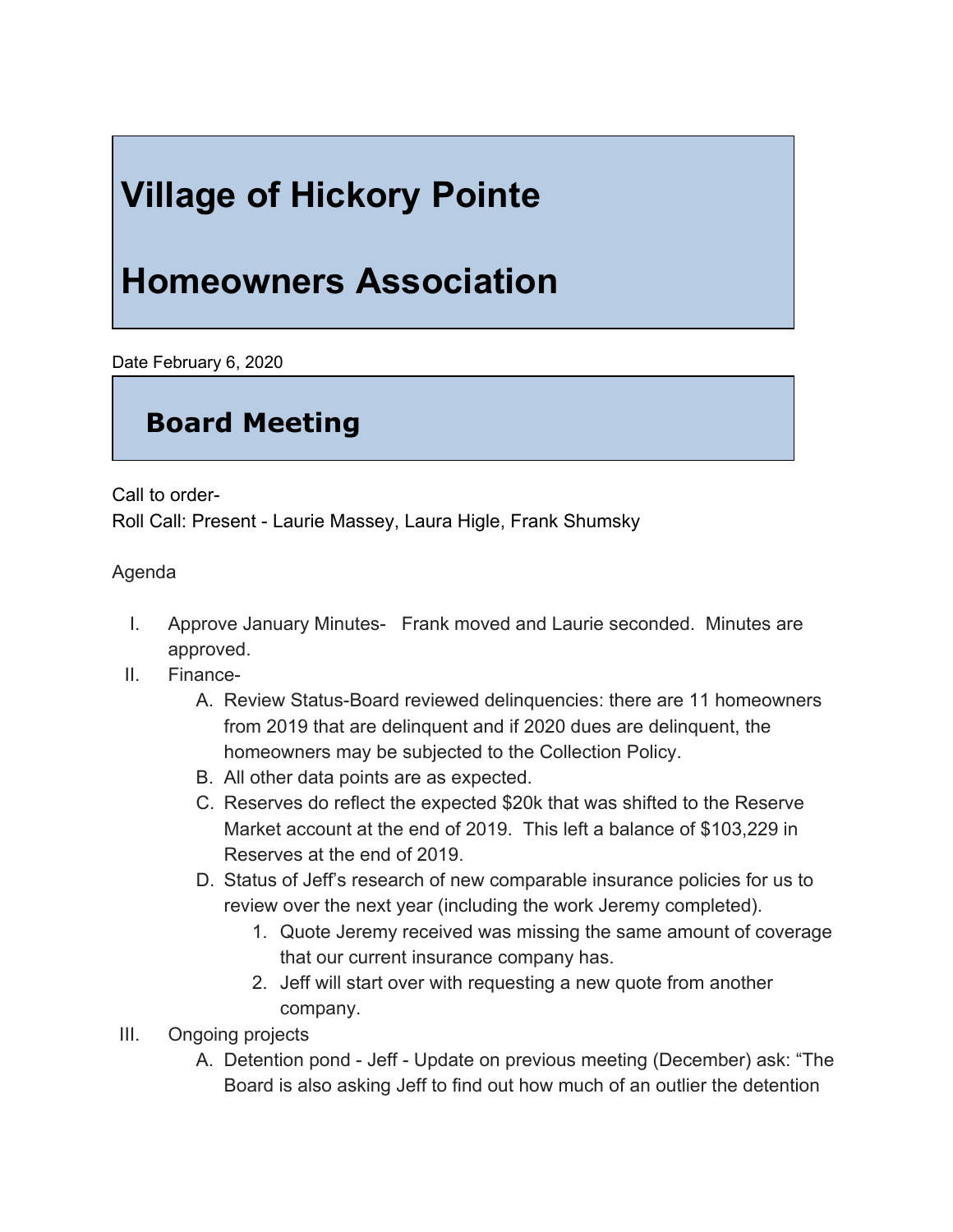pond risk is compared to baseline risk of detention ponds". We would also like to know what kinds of solutions might be possible. Laura offered to contact the company for deeper discussion and learning opportunity.

- B. Annual meeting should include warning about the pond and emphasis on dog poop bags to be put in trash not down the sewer grates on our roads. This will be included in the meeting. Frank will discuss this at the meeting.
- C. Aesthetic Committee:
	- 1. Rotting Trim Tabled until March meeting.
	- 2. Status of Michelle's motion to refer four cases to the attorney for suit on the enforcement of bylaws. Tabled until March meeting when Michelle is present.
- IV. Pool The chairs and tables were already delivered. The remaining furniture is delayed: hoping for shipment week of Feb 10.
- VI. Update on Legal-
	- A. Collections Tabled until March meeting when Michelle is present.

VII. Bylaws - Received the revised copy from the attorney. Discussion at March meeting.

VIII. New Business- Annual Meeting- Agenda

- a. April 23, 2020 is our Annual meeting.
- b. Notices will be sent out 30 days in advance.
- c. Signs will be made and posted.
- d. Possible Agenda for Annual meeting and discussion points.
	- i. President's Report
	- ii. Treasurer's Report
	- iii. Collections and Legal
	- iv. Bylaws
	- v. Aesthetic Committee:
		- 1. Trim Upkeep
		- 2. Sidewalks/Trees
	- vi. Public Safety (Ritchie Coleman) 15 minutes
	- vii. Elections
	- viii. Unfinished Business
	- ix. New Business